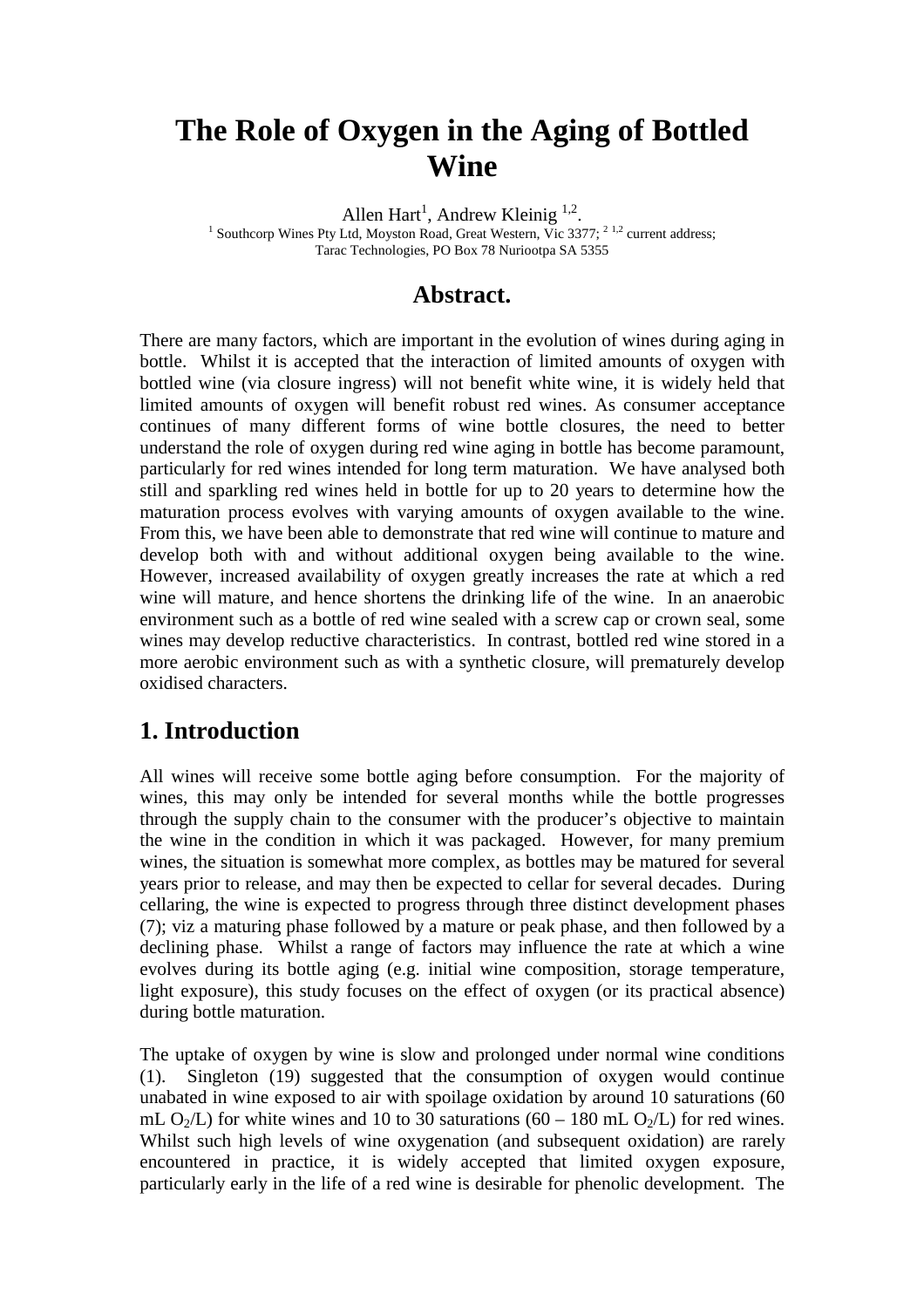mechanisms of oxidative reactions in non-bottled wine have been subject to thorough review (1,6,19) with the oxidation of ethanol to acetaldehyde (via hydrogen peroxide) widely accepted as a major factor (6). This reaction followed by subsequent reactions of the acetaldehyde with tannins and anthocyanins to form ethyl-linked structures is very complex. It is affected by a range of wine parameters including phenolic content, temperature, pH, sulphur dioxide concentration (bisulphite) and light penetration (5, 6,9,11,19,23). In addition to the oxygen mediated reactions, other reactions involving phenolics but not oxygen, also take place in bottled wine (18). These reactions include polymerisation and condensation of tannins, breakdown and condensation of anthocyanins, and precipitation of larger polymers. In addition to reactions that affect colour and tannin structure, the presence or absence of oxygen also influences wine aroma development. Ribereau-Gayon *et al* (18) suggest that the bouquet of a majority of great wines develops as a result of reduction, whereas in contrast flatness (particularly attributable to aldehydes) is an oxidative phenomenon.

The requirement to better understand the practical role of oxygen in determining wine style during bottle aging has been brought to the fore with the increasing use of alternative wine bottle closures by the Australian wine industry (15). Previous research on bottled wine has generally been limited to white wine, ranging from 25 years ago (17) to the more recent closure trial conducted by The Australian Wine Research Institute (AWRI) (10). These two studies focussed on white wine, and in particular aromatic wine styles. Rankine *et al*. (17) compared wines bottled with screw cap and cork closures, and concluded that white wines matured better under screw cap than under cork but did not elaborate any further than this. The AWRI study used screw cap, synthetic and cork closures, and also found that screw cap preserved the wine better than both synthetic and cork based closures. However, they found the wines stored under screw cap showed a reduced character, probably due to the limited amount of oxygen in the wine's environment (10). Further studies at the AWRI by Kwiatkowski *et al* (13) have found that red wine bottled with ullage heights of 4 and 64 mL respectively showed no significant differences for reduced characters after 18 months of storage.

A recent article by Stelzer (22) has shown that winemakers have many and varied opinions on whether oxygen is necessary for red wine maturation in bottle. It is now very evident that the wine industry requires additional information, particularly in the area of full-bodied red wine (15). This study investigates:

- The effects of oxygen ingress via natural cork, screw cap (roll on tamper evident, ROTE), and synthetic closures on a super premium still red wine, evaluated over 7 years post-bottling.
- The effects of oxygen ingress via crown seal closures on sparkling red wines over a 20-year period post-bottling.

The results reported will contribute to the understanding of the 3 phases of development and maturation of red wines in both slightly aerobic and virtual anaerobic conditions, in a practical and commercially relevant format.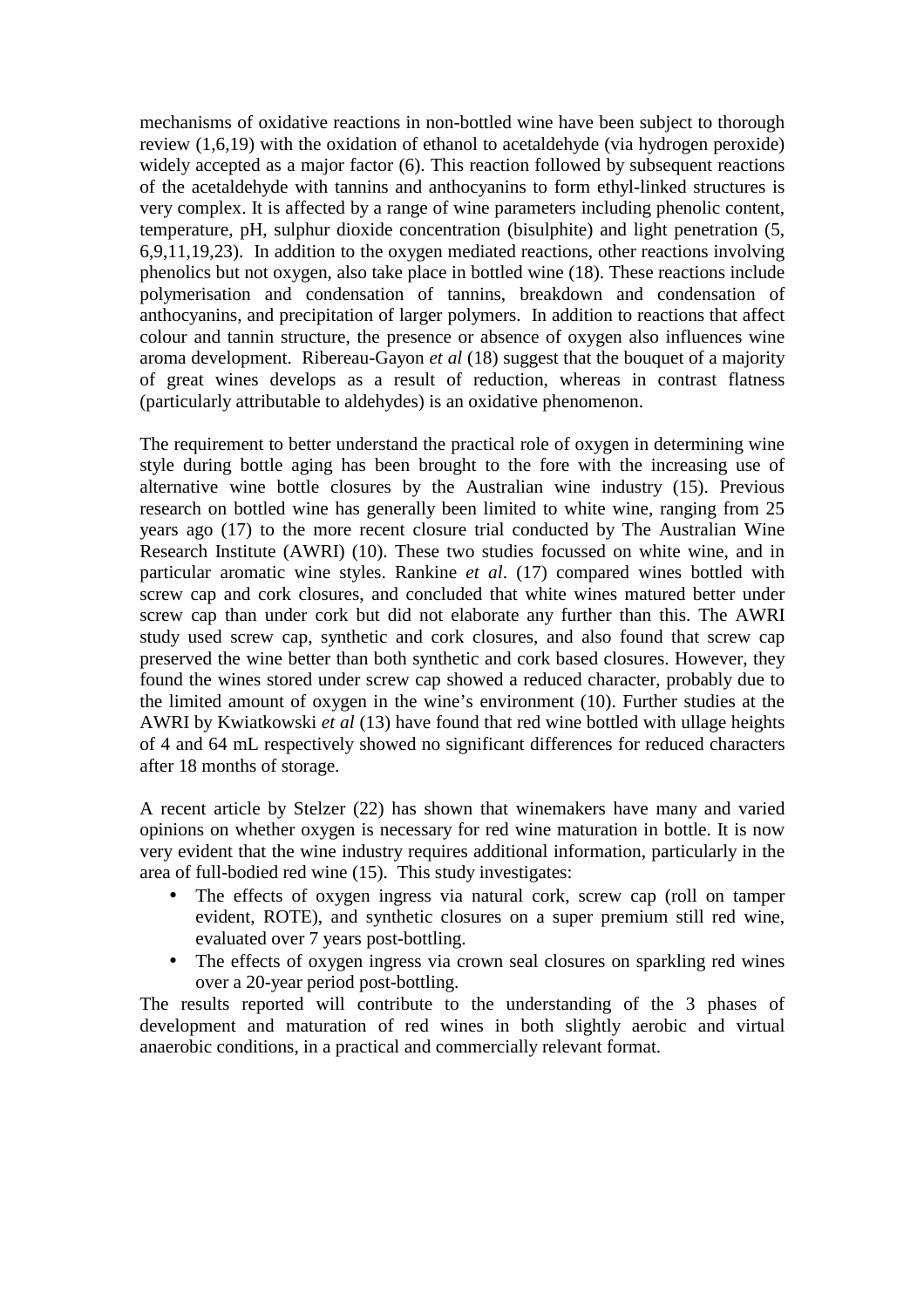### **2. Methods**

**Bin 389** - A Penfolds super premium (Bin 389) still red wine from the 1996 vintage was subjected to standard commercial winemaking and storage conditions prior to bottling. The wine was a blend of Shiraz and Cabernet Sauvignon, sourced from various vineyards within South Australia and matured in new and used American oak casks for 14 months prior to bottling (July 1996 to September 1997). Copper fining was used to remove any sulphide residues in the wine after fermentation (May 1996). A selection of closures were used in commercial bottling equipment, consisting of ROTE, natural cork (44 x 24 mm reference 2) and 2 commercially available synthetic closures. Chemical analysis of the wine immediately post-bottling (December 1997) is summarised in Table 1. All chemical analysis was conducted in accordance with methods outlined by Iland *et. al*. (12) at Southcorp Wines' Nuriootpa laboratory. Once bottled, all wines were stored on site at Nuriootpa in an underground cellar prior to assessment. All bottles were stored on their side, except ROTE, which was stored upright.

| Anolyte                    | <b>Concentration</b> | Anolyte              | Concentration |
|----------------------------|----------------------|----------------------|---------------|
| Residual Sugar (g/L)       | 1.7                  | Fe $(mg/L)$          | 2.1           |
| Alcohol $(\%)$             | 14.2                 | $Ca \, (mg/L)$       | 55.5          |
| Free $SO2$ (mg/L)          | 30                   | $Na$ (mg/L)          | 98            |
| Total SO2 (mg/L)           | 87                   | $K$ (mg/L)           | 1217          |
| pH                         | 3.54                 | Acetaldehyde (mg/L)  | 20.5          |
| Titratable Acidity $(g/L)$ | 6.5                  | Ethyl Acetate (mg/L) | 79.5          |
| Volatile Acidity (g/L)     | 0.73                 | Methanol (mg/L)      | 135.5         |
| Malic acid $(g/L)$         | 0.09                 | Turbidity (NTU)      | 0.2           |
| $Cu$ (mg/L)                | 0.05                 |                      |               |

**Table 1** Chemical Analysis of Bin 389 at point of bottling (11/12/1997).

Chemical and Spectral Analysis (20) of the wine was conducted at 2.5, 4.5 and 6.5 years following bottling. Sensory analysis was also conducted at the same time using panels of between 8 – 12 Southcorp Winemakers. Each replicate used for tasting was a blend of equal proportions from 3 bottles of that replicate and a randomised block design with ranking (16). Panellists were instructed to rank wines from 1 ("most developed") to 4 ("least developed"). Data was analysed using a nonparametric Friedman-type statistic, and a nonparametric analogue to Fisher's least significant difference (16).

An additional tasting using descriptive analysis was conducted at 7 years following bottling (December 2004) at the AWRI using a trained panel, consisting of 7 members of the AWRI and 3 Southcorp winemakers. The panellists were both male and female, all had extensive experience in wine tasting and in some cases descriptive analysis. Prior to formal assessment, a session for term and attribute selection, as well as judge training was held. The list of agreed attributes necessary to describe the wines was fruit intensity, spicy, caramel, chocolate, developed, reduced, oxidised and tri-chloroanisole taint (TCA). Each panellist was then presented with 4 randomised single glass samples (30 mL aliquot) each representing a wine from a closure type. Panellists were isolated in single booths with sodium lighting and were asked to score each attribute on a scale from 0 to 9 for each tasting sample. Results were registered and analysed using analysis of variance (ANOVA) and XL.Statistics (2).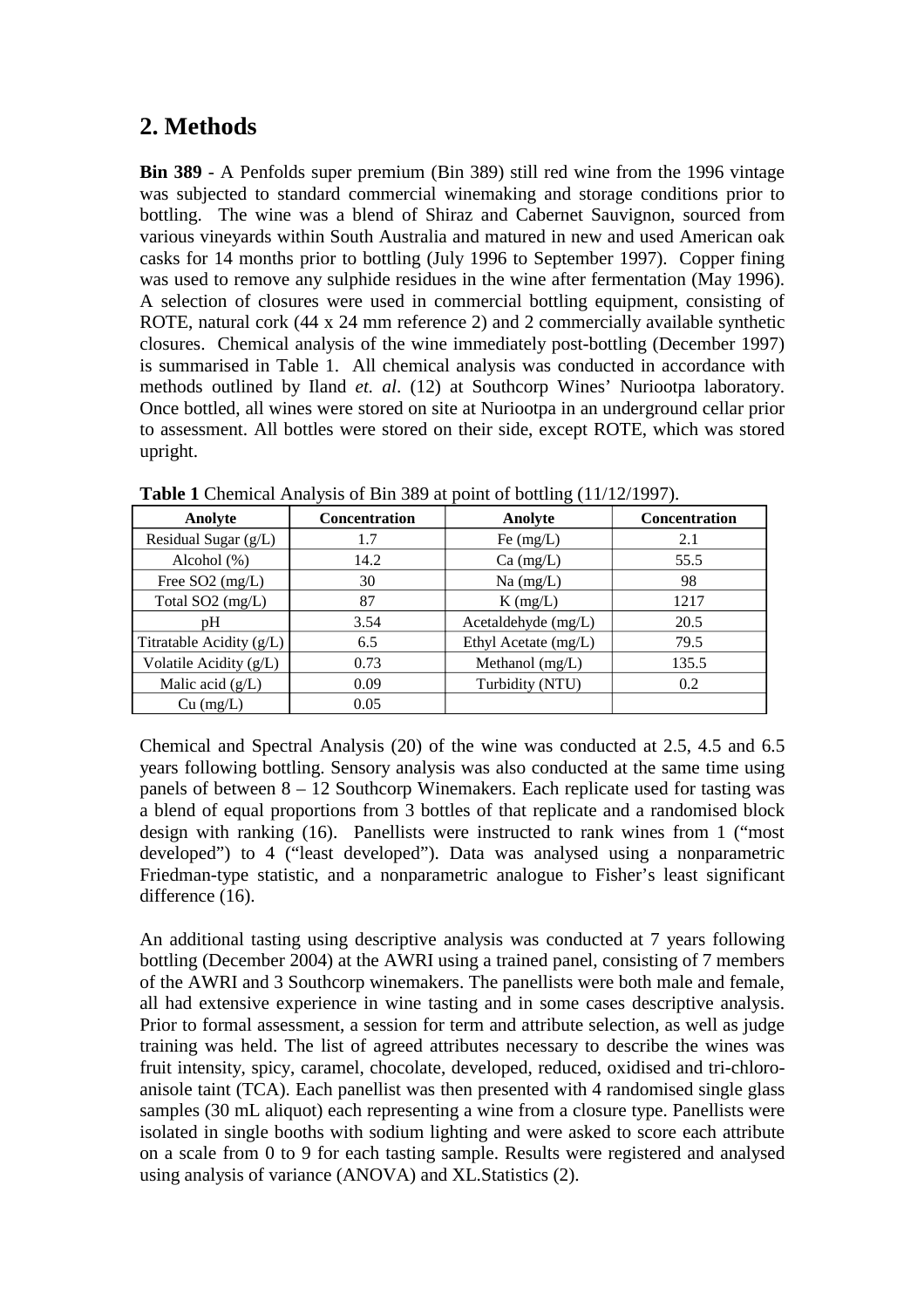**Sparkling Red Wine** - All fruit for the sparkling red (SR) wines was sourced from the Seppelt Great Western vineyard over a period of 20 years. Base wines from the 1984, 1987, 1994 and 1999 vintages were processed and fermented with standard winemaking practices. Base wine was held in large oak vats for approximately 16 months prior to secondary fermentation in crown sealed bottles. All wines were stored in the underground cellars at Seppelts, Great Western in constant temperature (15°C) until the point of evaluation. Wines were disgorged 4 days prior to sensory evaluation to remove yeast sediment. All SR wines analysed had been stored in a virtual anaerobic environment through the sealing capacity of a crown seal. Chemical analysis for all base wines was conducted at Southcorp Wines Seppelts laboratory in line with current industry practices at the time of analysis. These wines were also held under constant pressure (approximately 6 bar) for the duration of their storage period, which in some cases spans 15 - 18 years. A summary of the base wine analysis is shown in table 2.

| <b>Vintage</b> | Alcohol % | pH   | <b>Titratable</b> | <b>Volatile</b> | <b>Residual</b> |
|----------------|-----------|------|-------------------|-----------------|-----------------|
|                |           |      | <b>Acidity</b>    | <b>Acidity</b>  | <b>Sugar</b>    |
| 1984           | 10.8      | 3.01 | 8.3               | 0.22            |                 |
| 1987           | 12.0      | 3.67 | 5.1               | 0.6             | 2.1             |
| 1994           | 12.1      | 3.57 | 6.2               | 0.45            | 2.0             |
| 1999           | 12.9      | 3.61 | 6.0               | 0.62            | 1.8             |

**Table 2**. Summary analysis of SR Shiraz prior to secondary fermentation.

Sensory analysis of SR wines was conducted through descriptive analysis using the same 10 trained members from AWRI panel and Southcorp Wines in December 2004. Tasting protocol, attribute selection and analysis of results were conducted using the same methods as outlined for the Bin 389 trial but with some modification for attributes. The list of attributes scored for the SR wines were as follows; fruit intensity, spicy, chocolate, developed, leesy, dimethyl-sulphide (DMS), reduced, aldehyde and bitterness.

#### **3. Results and Discussion**

The amount of any additional oxygen seen by a wine during bottle aging is determined by the effectiveness of the oxygen barrier created by the bottle's closure. For natural cork, indirect measurements of oxygen permeability have been determined to be several tenths of a mL of  $O_2$  in the first few weeks after bottling, several hundredths of a mL of  $O_2$  in the next four months; but as high as several mL of  $O_2$  per year for bottles stored upright (Ribereau-Gayon cited in Casey, (3). An internal study by Southcorp Wines (8) found that the permeability of natural cork could be highly variable; the (log-normal) distribution observed for 35 randomly selected natural corks is shown here in Figure 1.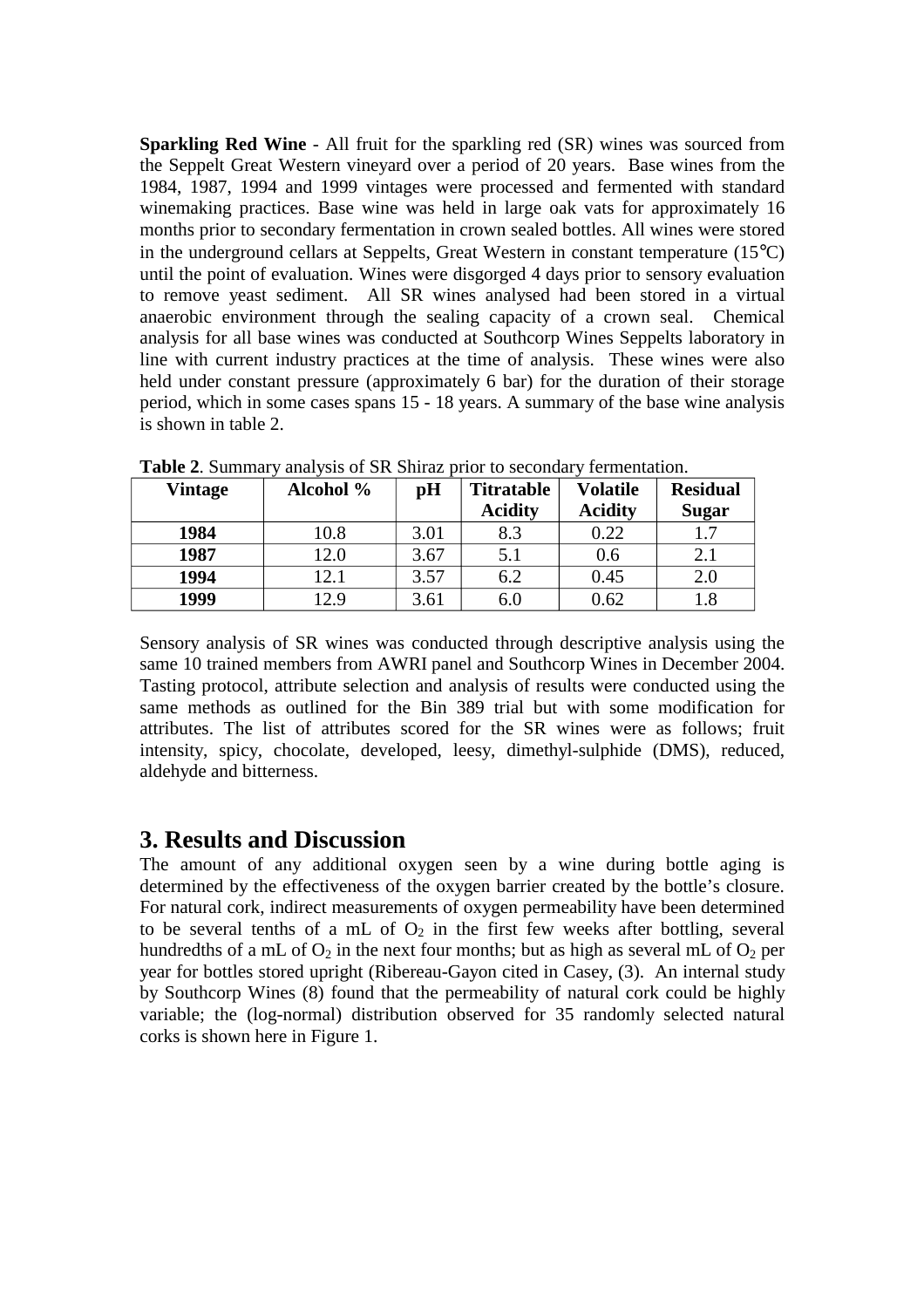

**Figure 1**: Distribution of closure permeability (measured in situ in cut-off bottle necks after insertion with a production corker) for 35 randomly selected 44 x 24 mm reference 2 natural cork closures.

Whilst the degree of variability seen in this population (from  $< 0.001$  to  $> 1.0$  CC  $O_2$ /day) should not be considered typical, it is certainly not unusual for natural cork. Other alternate closures examined by Southcorp in this study found that ROTE was an effective oxygen barrier  $\langle \langle 0.001 \rangle$  CC O<sub>2</sub>/closure/day) while the synthetic closures available at the time of the study showed measurable amounts of oxygen permeability (typically  $0.010$  CC O<sub>2</sub>/closure/day) but without the variability seen with natural cork (8).

#### **Bin 389 Chemical Analysis**

Chemical analysis results obtained at each assessment are summarised in Figures 2,3,4 and 5 below. The results for free  $SO<sub>2</sub>$  (Figure 2) show a greater rate of loss of free  $SO<sub>2</sub>$  for synthetic closures than for natural cork and ROTE at the first assessment (2000). This difference continued to be observed at the following two assessments, with the synthetic closures having lost all free  $SO<sub>2</sub>$  by the 2002 assessment.



**Figure 2:** Changes in free SO<sub>2</sub> concentration over time for Bin 389 (average of 3 bottles).

The results for total  $SO_2$  shown in Figure 3 show the same trends as free  $SO_2$  (Fig.2) with the synthetic closures having retained the least total  $SO<sub>2</sub>$ , ROTE the most, and natural cork with intermediate levels. For all closure types, more  $SO<sub>2</sub>$  was consumed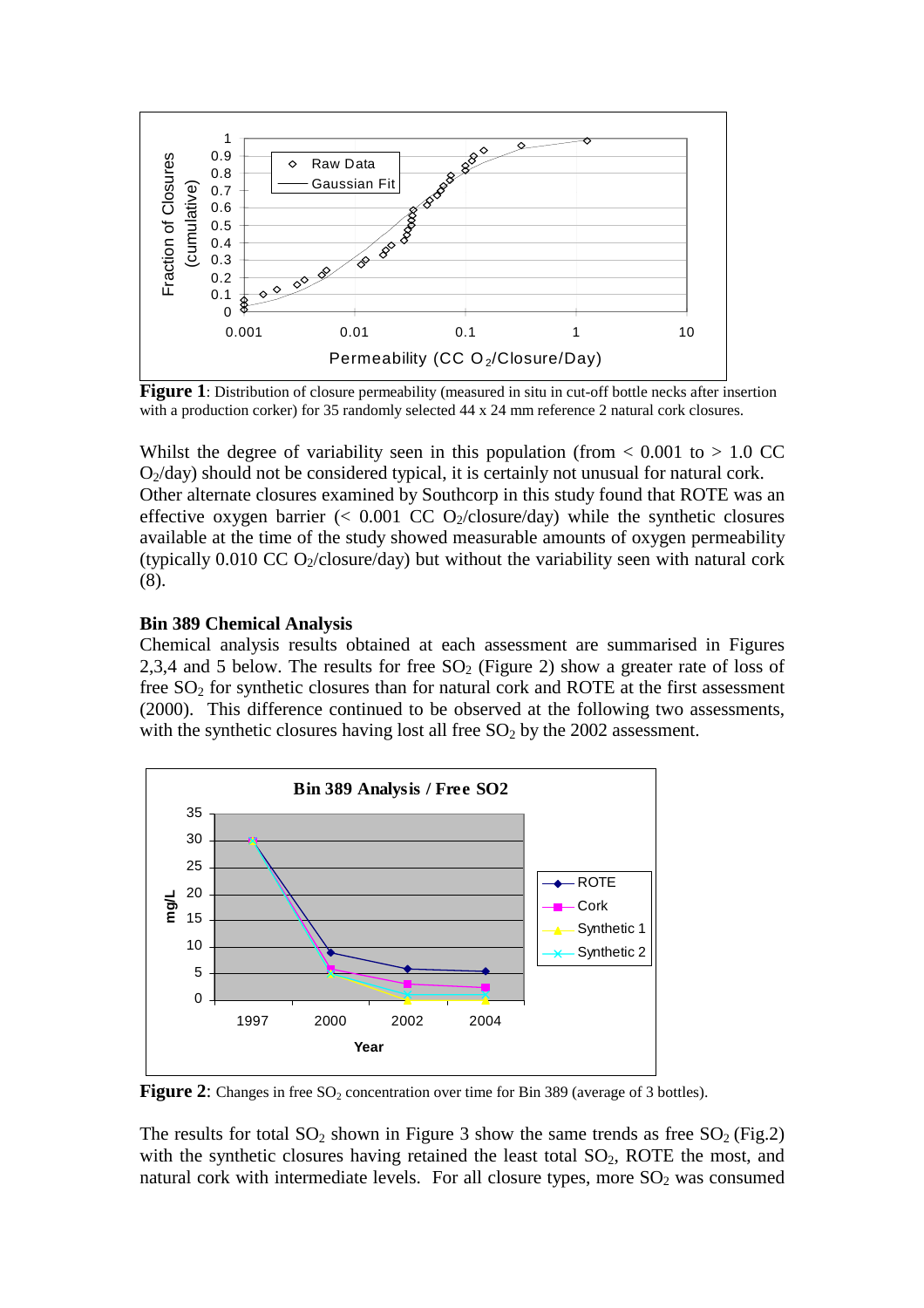over time during the first 3 years after bottling. This may be due to a combination of early  $SO<sub>2</sub>$  loss reactions (e.g. dissolved oxygen and other oxidative species in the wine at bottling) and also reduced  $SO_2$  reaction rates (oxidative and non-oxidative) due to the reduced concentration of  $SO_2$  limiting the rate of reaction. The continual loss of free and total  $SO_2$  occurring in the ROTE bottles may be due to small but finite levels of oxygen ingress, or through other non-oxygen related  $SO<sub>2</sub>$  reactions.

Whilst the concentrations of total  $SO<sub>2</sub>$  in the wine were relatively consistent between bottles for the synthetic and ROTE closures at all tastings, the natural cork had highly variable total  $SO_2$  results (eg individual bottles had levels of 22, 38, 41 mg/L in 2000; 12, 21, 27 mg/L in 2002; 13, 13, 18 mg/L in 2004), with the highest total  $SO_2$  results comparable to the ROTE total  $SO_2$ , and the lowest total  $SO_2$  results comparable to the synthetics total  $SO_2$ . This variability in  $SO_2$  levels observed in individual bottles under cork is of particular interest as Casey (4) has argued that "random oxidation" is more about the level of oxidants present in a wine and incorporated at the point of bottling rather than the closure type used. The evidence presented here confirms that there is the potential for considerable variability within cork populations to oxygen ingress and that this variability is a most likely contributor to "random oxidation". Moreover, it was noted by Godden *et al* (10) that natural cork closures were more variable in physical properties than either synthetic or ROTE closures.



**Figure 3**: Changes in total  $SO_2$  concentration over time for Bin 389 (average of 3 bottles).

The results for wine colour density in Figure 4 and wine hue in Figure 5 show that by 2000, the synthetic closures had the greatest expression of wine colour due to decreases in  $SO_2$  bleaching and increased brown  $(A_{420 \text{ nm}})$  colour. However, this colour declined rapidly between 2000 and 2004, with the increased brown colour and decreased red colour  $(A_{520 \text{ nm}})$  resulting in an increased hue or browning of the wine  $(A_{420\ nm}/A_{520\ nm})$ . In comparison, the ROTE samples showed a small loss of wine colour at each assessment (due primarily to loss of red colour) and a minimal increase in hue. The natural cork samples had an intermediate colour result between that of the ROTE and synthetic closures. By 2004, the wine colour density of all samples was relatively similar with trends suggesting that the wines bottled under the ROTE closure will continue to have a lower hue in subsequent assessments, and with their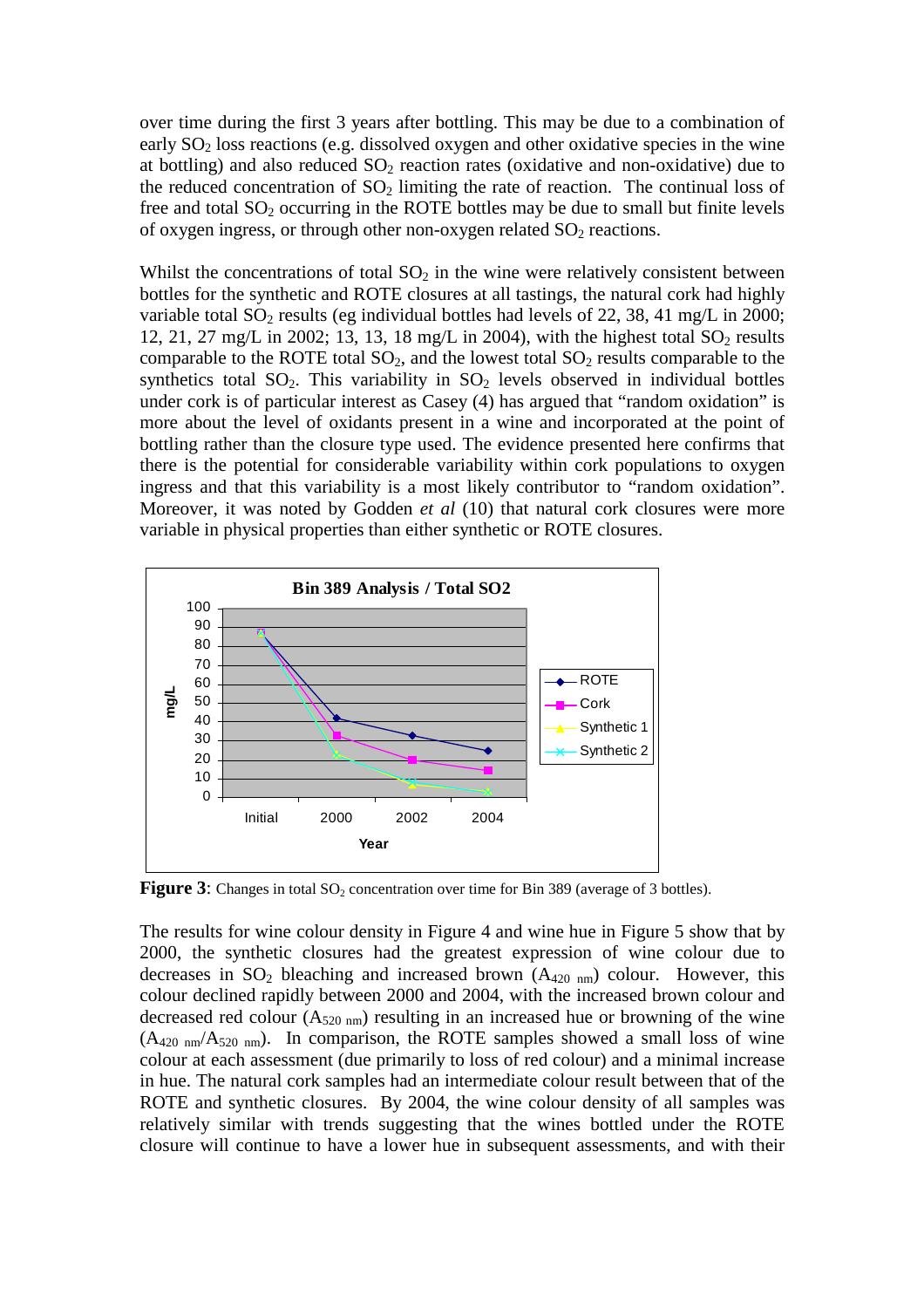more stable colour density, will soon have the highest colour density of the four wines.



**Figure 4:** Changes in wine colour density over time for Bin 389 (average of 3 bottles) P< 0.05.

These results show that for wine bottled with ROTE closures, the phenolic reactions that influence wine colour are still progressing even in the practical absence of ongoing oxygen for reaction. This allows the wines colour and tannin structure to continue to evolve with time.



**Figure 5**: Changes in wine colour hue over time for Bin 389 (average of 3 bottles) P< 0.05.

### **Bin 389 Development Ranking**

Sensory evaluation rankings for the Bin 389 trial wines are summarised in Table 3. Interestingly, at the first assessment in 2000, there was no significant difference in the "development" ranking for the 4 closure types. Development was defined as the stage a wine was at in relation to the 3 phases of a wines maturation cycle (7). Differences in the wines were due to more subtle changes, e.g. slight reductive character with ROTE, and flatness with the synthetic closures (possibly oxidation). However, by 2002, the wines bottled under synthetic closures were clearly ranked as the most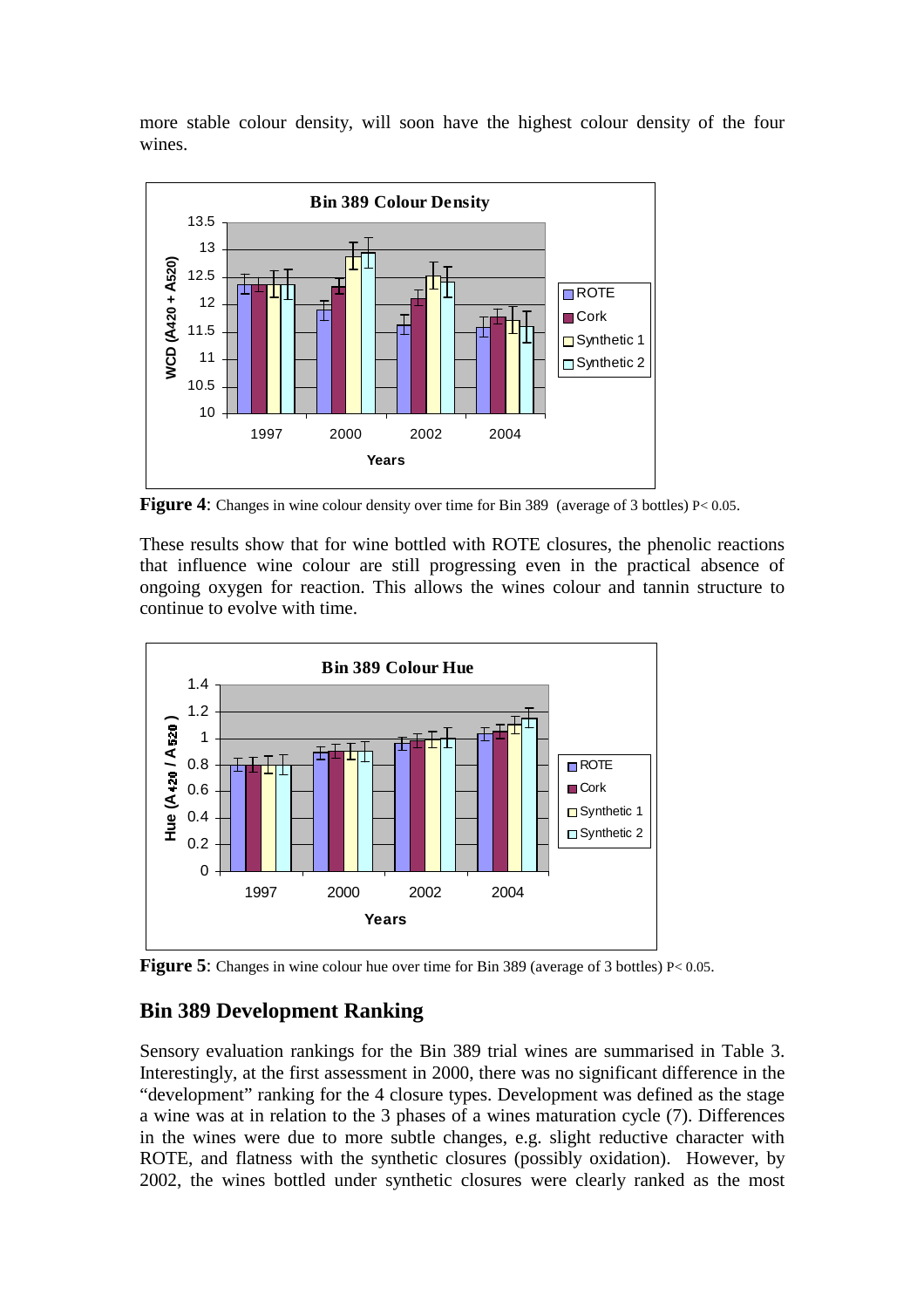developed, ROTE the least developed, and natural cork with an intermediate level. This would indicate that the synthetic closure wines had probably reached their peak by 2002 – showing rich, chocolate palate structures, however, they lacked the primary fruit characters observed in the ROTE and natural cork wines. By 2004, the two synthetic wines were again clearly ranked as most developed. However, the synthetic wines were probably well into their decline phase, with definite oxidation problems, whereas the ROTE and natural cork wines had very similar average ranks

|                     | <b>ROTE</b>      | <b>Natural Cork</b> | <b>Synthetic 1</b> | <b>Synthetic 2</b> |
|---------------------|------------------|---------------------|--------------------|--------------------|
| Average Rank        | $2.2^{\rm a}$    | 2.8 <sup>a</sup>    | $2.4^{\mathrm{a}}$ | $2.6^{\circ}$      |
| August 2000         |                  |                     |                    |                    |
| <b>Average Rank</b> | 4.0 <sup>a</sup> | 3.0 <sup>b</sup>    | $1.5^{\circ}$      | $1.5^{\circ}$      |
| June 2002           |                  |                     |                    |                    |
| Average Rank        | 3.6 <sup>a</sup> | $3.4^{\mathrm{a}}$  | $4.4^{\circ}$      | $1.4^{\circ}$      |
| <b>July 2004</b>    |                  |                     |                    |                    |

**Table 3:** Development ranking for each closure type (1= "most developed", 4 = "least developed").

\* Average ranks between the 4 different closure type wines with the same superscript not significantly different to each other (P< 0.05).

Clearly, this similarity in rankings between ROTE and natural cork could not have occurred if the ROTE closures had not allowed development of the wine, comparable to that achieved with natural cork. These two samples had retained much more fruit character, but still clearly showed evolution of colour, nose, and structure during aging. In short, the wines evolved irrespective of oxygen availability to the wine.

#### **Descriptive Analysis**

**Bin 389** – A summary of the descriptive analysis for the 1996 Bin 389 is shown below in Figure 6.



**Figure 6:** Attribute scores for Bin 389 trial wines.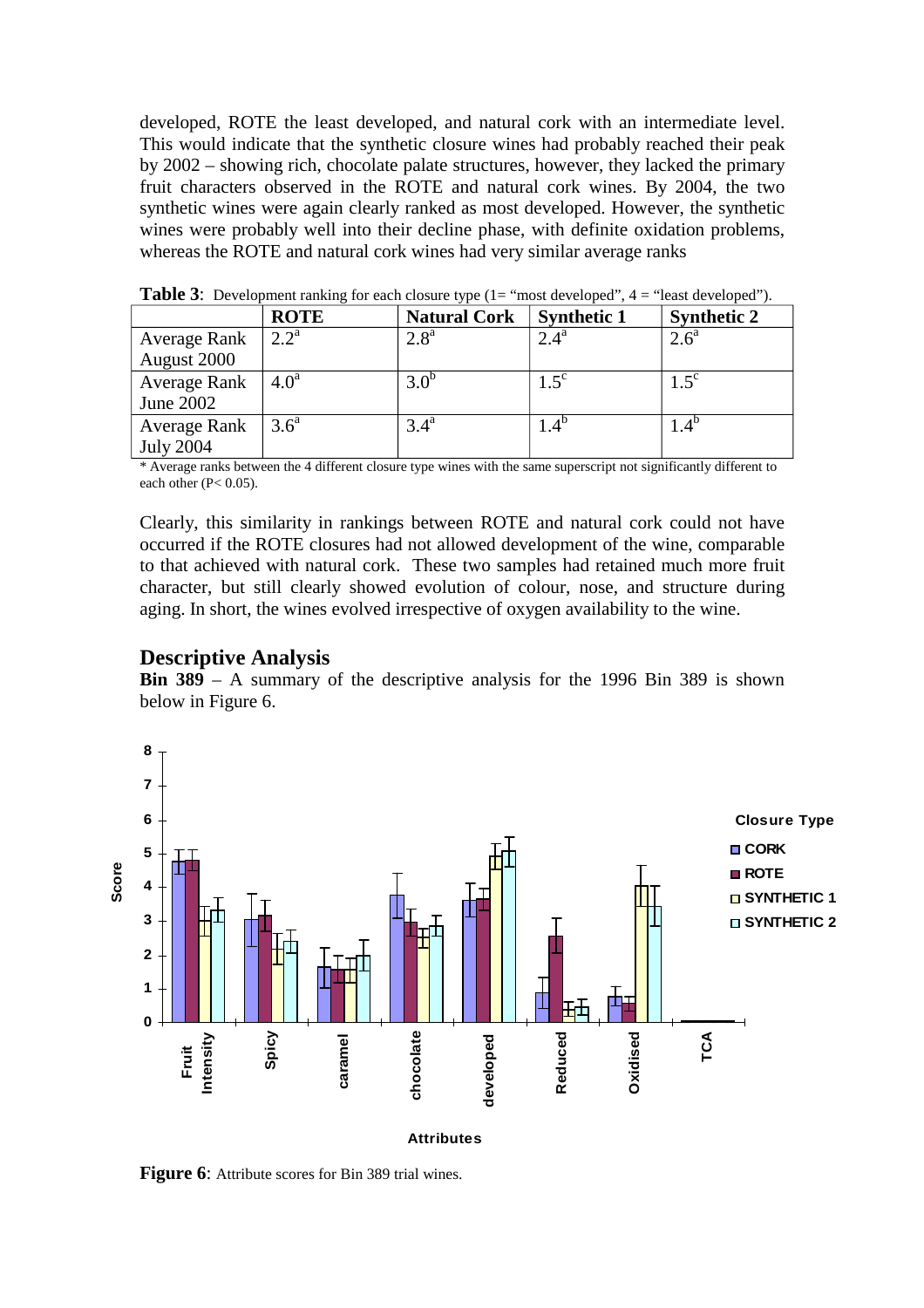This data excludes one of the bottles sealed with a cork which was TCA affected and shown to skew the data.

The major points observed from the Bin 389 descriptive analysis are as follows;

- Wines utilising cork and ROTE closures were rated as having retained significantly higher levels of fruit intensity than either wines under synthetic closures.
- The wine with a ROTE closure was rated slightly higher for Spicy than the wine under synthetic 1, but was not significantly different to wines with cork or the synthetic 2 closure
- There was no significant difference observed for the Caramel attribute between all wines under all closures.
- The wine with a cork closure was rated slightly higher in Chocolate than the wine under synthetic 1, but was not significantly different to wines with ROTE or the synthetic 2 closure.
- Wines sealed with both synthetic 1 and 2 closures were rated as significantly more developed than wines sealed with either ROTE or cork closures.
- The wines sealed with ROTE were rated as significantly higher for reduced characters than any other wines. (This could be attributed to winemaking conditions prior to bottling with either, sulphite and sulphate being a source of hydrogen sulfide formation during vinification (21). The levels recorded were not considered to be unacceptable for commercial wines.
- Wines utilising synthetic closures were rated as significantly more oxidised than wines using either cork or ROTE closures.

When conducting ANOVA on the data obtained from the descriptive analysis session, the program did not allow for separation of the TCA affected cork data and it was therefore excluded from the following summary. The observations are as follows;

Bin 389 ANOVA results (excluding all cork data)

- Wines sealed with ROTE had significantly more fruit aroma than either wines using synthetic 1 or 2 closure type \*\*
- Wines sealed with ROTE had significantly more spicy character than either wines using synthetic 1 or 2 closure type  $*$
- There was no significant difference in wines sealed with all closures for caramel or chocolate attributes.
- Wines under both synthetic closures were rated as being significantly more developed than the wines sealed with the ROTE closure \*\*
- Wines sealed with ROTE were rated as having significantly more reduced characters than wines under synthetic type closures \*\*\*
- Wines under both synthetic closures were rated as being significantly more oxidised than the wines sealed with a ROTE closure \*\*\*

 $*P<0.01$ ,  $*P<0.05$ ,  $**P<0.001$ .

These results concur with the findings from the development ranking and show that oxygen availability to the wines through ingress via a closure will simply accelerate the maturation process and lead to premature oxidation of the wines.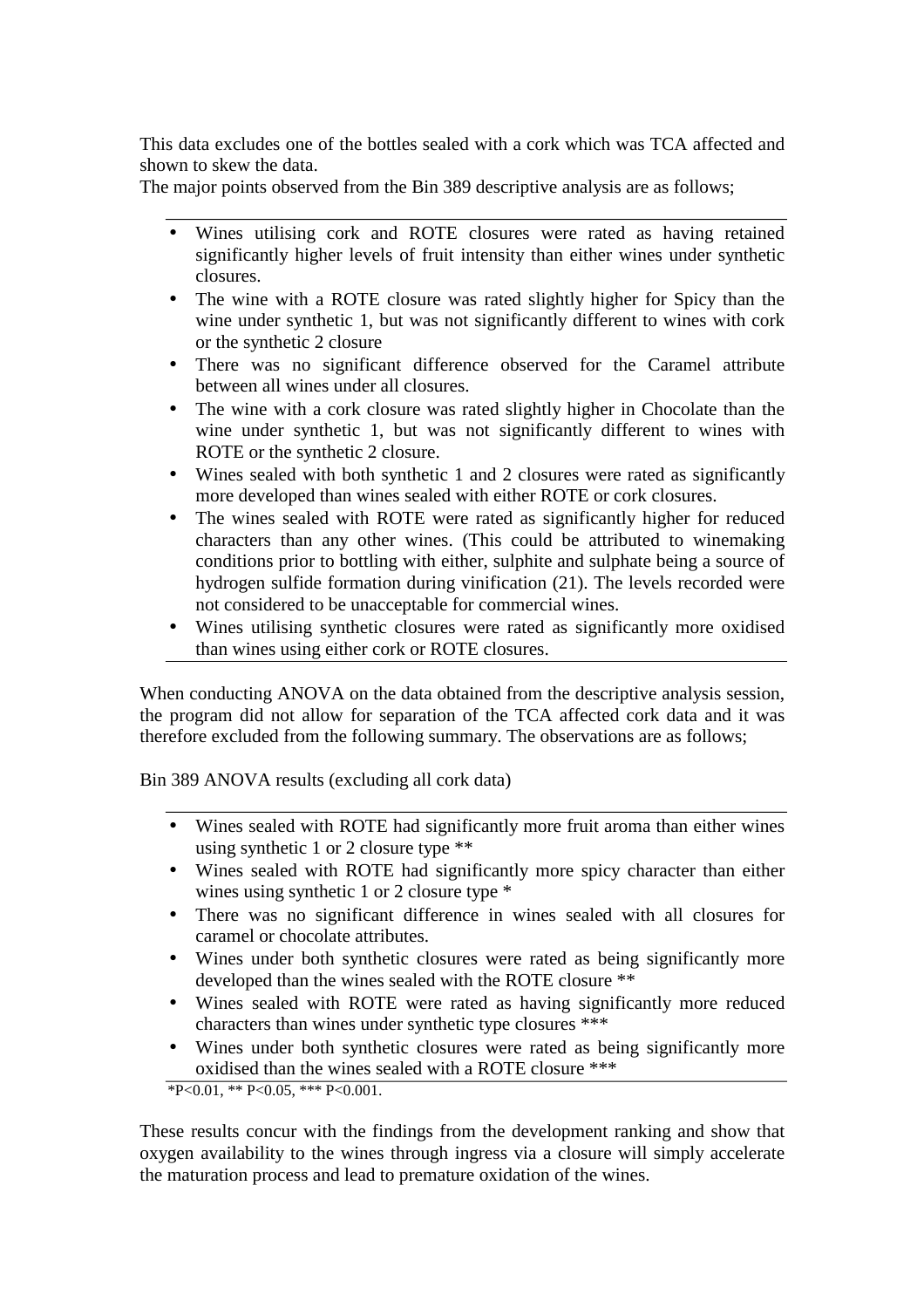# **Sparkling Red**

**SR Descriptive Analysis** – A summary of the descriptive analysis for the SR wines is shown below in Figure 7. This data includes all bottles, however, one of the 1999 Sparkling Shiraz had considerable aldehyde levels in comparison to the other.



**Figure 7:** Attribute scores for SR Shiraz

The aldehydes should be viewed in context as part of the maturation process. The major points observed from the SR descriptive analysis are as follows;

- Wines from both 1994 and 1999 were rated significantly higher in fruit intensity than 1984 and 1987.
- The 1994 vintage wine was rated as having significantly higher spice character than the other 3 wines.
- The 1994 wine was rated significantly higher for chocolate character than 1984 and 1987, but not for 1999.
- Wines from 1984 were rated as being more developed than 1994, but not 1987 and 1999. This changes if you exclude the sample rated high in aldehydes from 1999 (data not shown here). In this instance there is a gradient from most (1984), to least (1999) developed in line with expected trends.
- The 1984 wine was rated as significantly higher in leesy character than the other 3 vintage wines.
- Wines from 1987 were very high for DMS character and it should be noted that vintage and climatic variations are most likely the major contributors for this character.
- One of the bottles from the 1999 vintage allowed a significantly higher aldehyde character to be recorded in comparison to the other 3 vintage wines.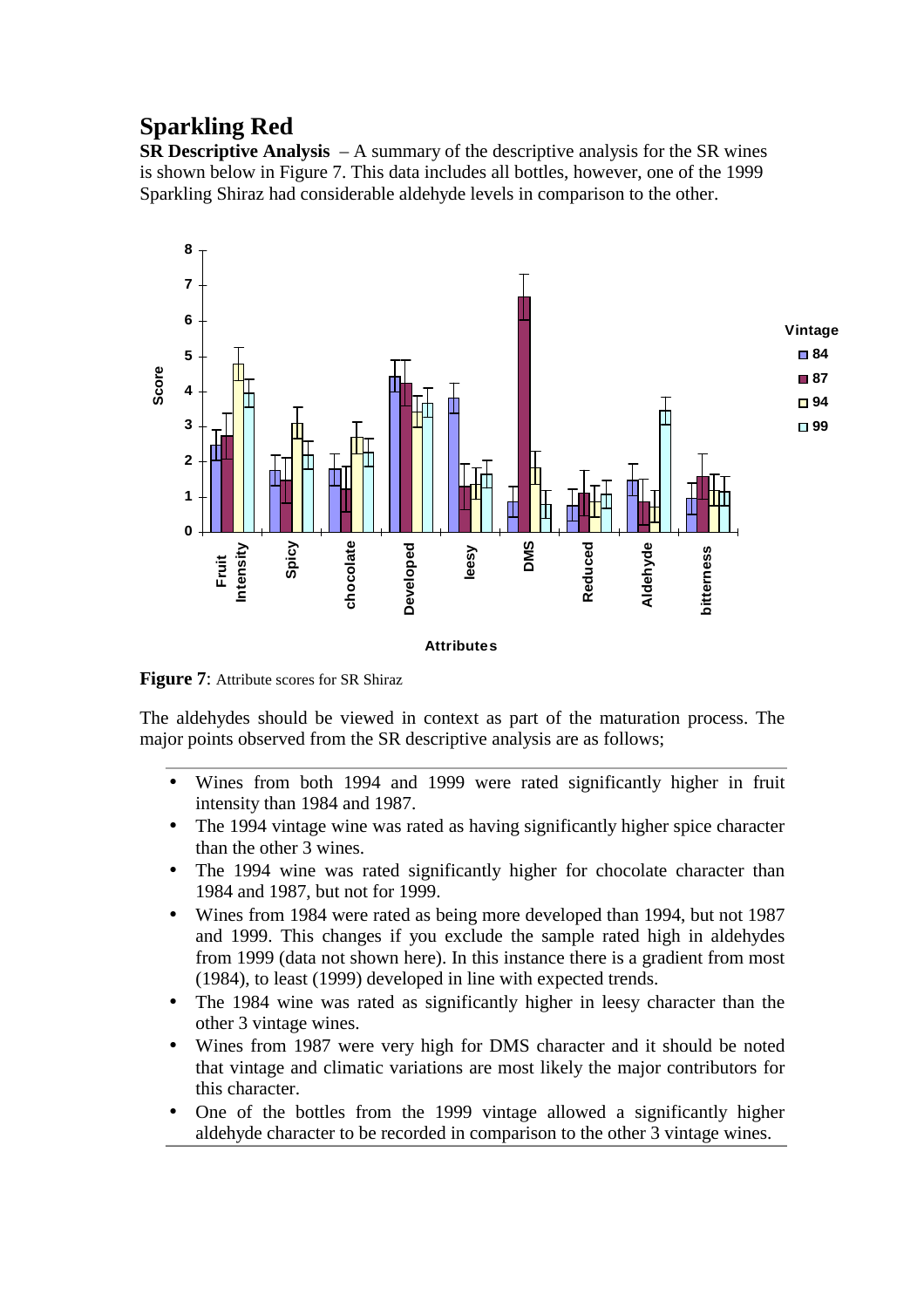The levels of aldehyde present in the youngest wine (1999) with limited oxygen and sulphur dioxide present would suggest that these compounds were a by-product of secondary fermentation in bottle. It has been noted previously that yeast strain, pH, nutrient availability,  $SO_2$  levels and temperature are among the many variables that can influence the production of acetaldehyde during fermentation (1). Also of note for the SR wines was the absence of any high levels of reductive characteristics. It was noted by some panellists that in some of the wines there were very low levels of reductive characters, but in general there was a lack of strong attributes in this area. This was a little surprising given previous comments and reported findings (10,22). This may be due to the preparation of the base wines following primary fermentation and a yeast with low nitrogen requirements utilised for secondary fermentation. Alternatively, absorption by dead yeast cells and subsequent riddling and disgorging may also have contributed to a lack of reductive characters along the lines suggested by Lavigne-Cruge and Dubourdieu (14).

**SR Spectral Analysis** (20) of the wines was shown to have similar trends with results attained by descriptive analysis. Results of wine colour density and hue in Figure 8 show that the older vintages have the highest hue but lowest density due to increased brown and decreased red colours. This agrees with expected trends for a series of vintaged wines ranging from very old to very young. These results are also interesting in that some SR wines were matured over a long period of time in an environment free from any significant levels of  $SO<sub>2</sub>$  or oxygen, but are very similar to the Bin 389 colour analysis trends. This implies that bottled red wines with limited  $SO_2$  and oxygen available during the maturation process will continue with influential phenolic reactions for wine colour in a similar way to wines bottled with commercial levels of  $SO<sub>2</sub>$  available to the wine. However, it must be noted that the possibility of different levels of colour at the finish of initial vinification for the SR wines must be taken into consideration and may have influenced the results presented in Figure 8.



**Figure 8** Wine colour density and wine colour hue of SR Shiraz (P<0.05)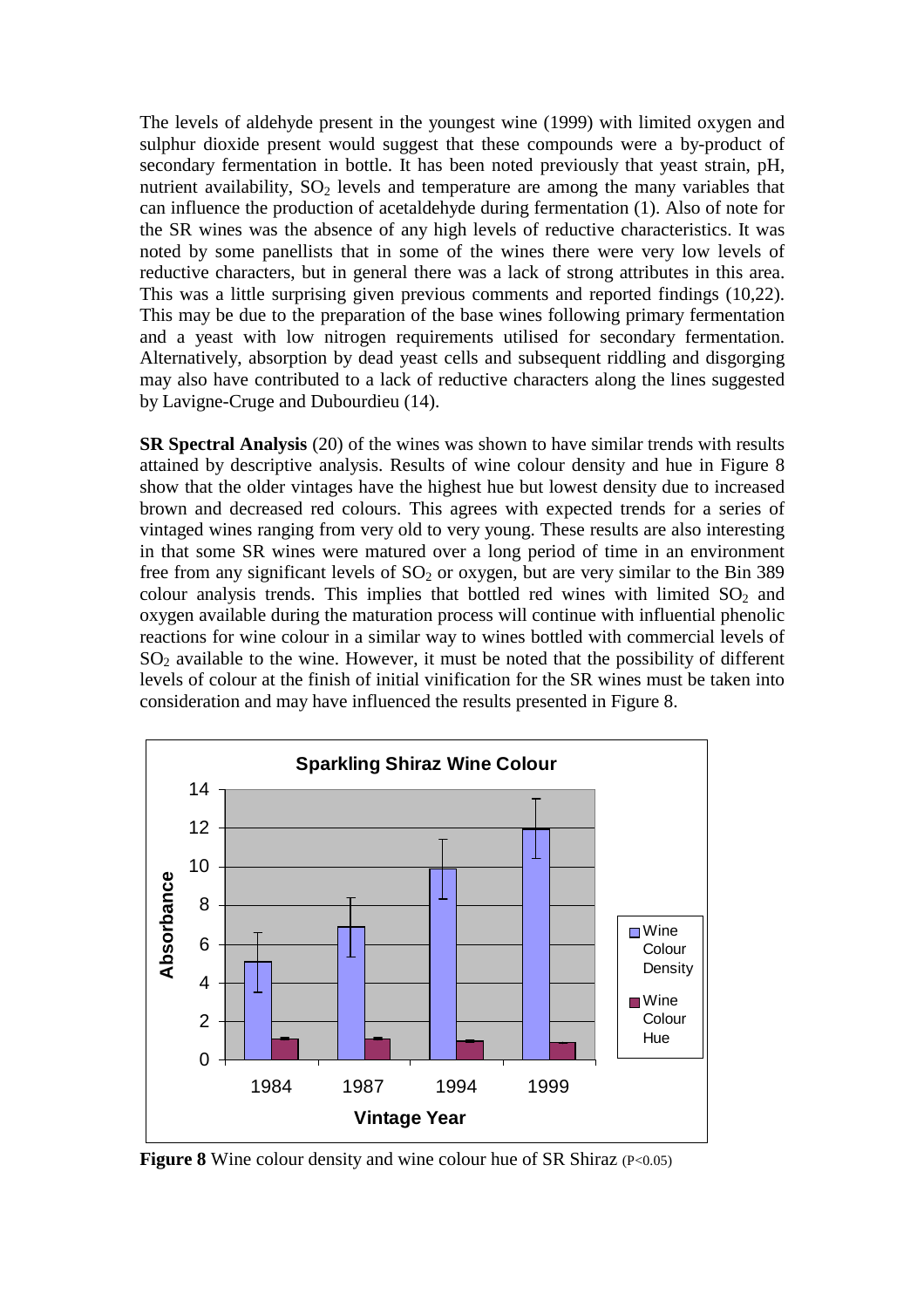Although it is almost certain that each wine will have had an initial colour difference, the trend displayed between wines in Fig. 8 is quite clear. The wine from 1984 has the highest hue and therefore brown colour, while the 1999 wine has the highest wine colour density, lowest hue and therefore, red colour. If the role of oxygen was critical in the reactions necessary for wine colour evolution over prolonged periods then the observed results in Fig. 8 would be unlikely. A summary of the recorded levels of wine colour density and hue from the different vintages suggests;

- Wines from 1984 and 1987 were not significantly different to each other in either wine colour density or hue, but were different to 1994 and 1999 wines.
- Wines from 1994 and 1999 were not significantly different to each other in either wine colour density or hue.
- Although vintage variation should be considered, the trends observed in the analysis would suggest that the wines were maturing in accordance with expectations even in the absence of oxygen in the wines environment.

# **Conclusion**

From this study it is apparent that oxygen was not a vital component for the ongoing evolution and maturation of these red wines after bottling. It is clear that access to small but measurable amounts of oxygen (eg synthetic closures, approximately 4 CC  $O_2/bottle/year$ ) will accelerate the evolution and maturation of red wine through oxidative reactions. However, red wine will continue to evolve without measurable oxygen ingress via a closure, primarily through what is assumed to be anaerobic reactions. Some bottled wine may express "reductive" characters in such an anaerobic environment, in contrast to the wine developing oxidised characters in a more aerobic environment. Given the low ranking scores for reductive characteristics observed in the Bin 389 trial wines, the low levels recorded in this instance are not considered to be commercially unacceptable.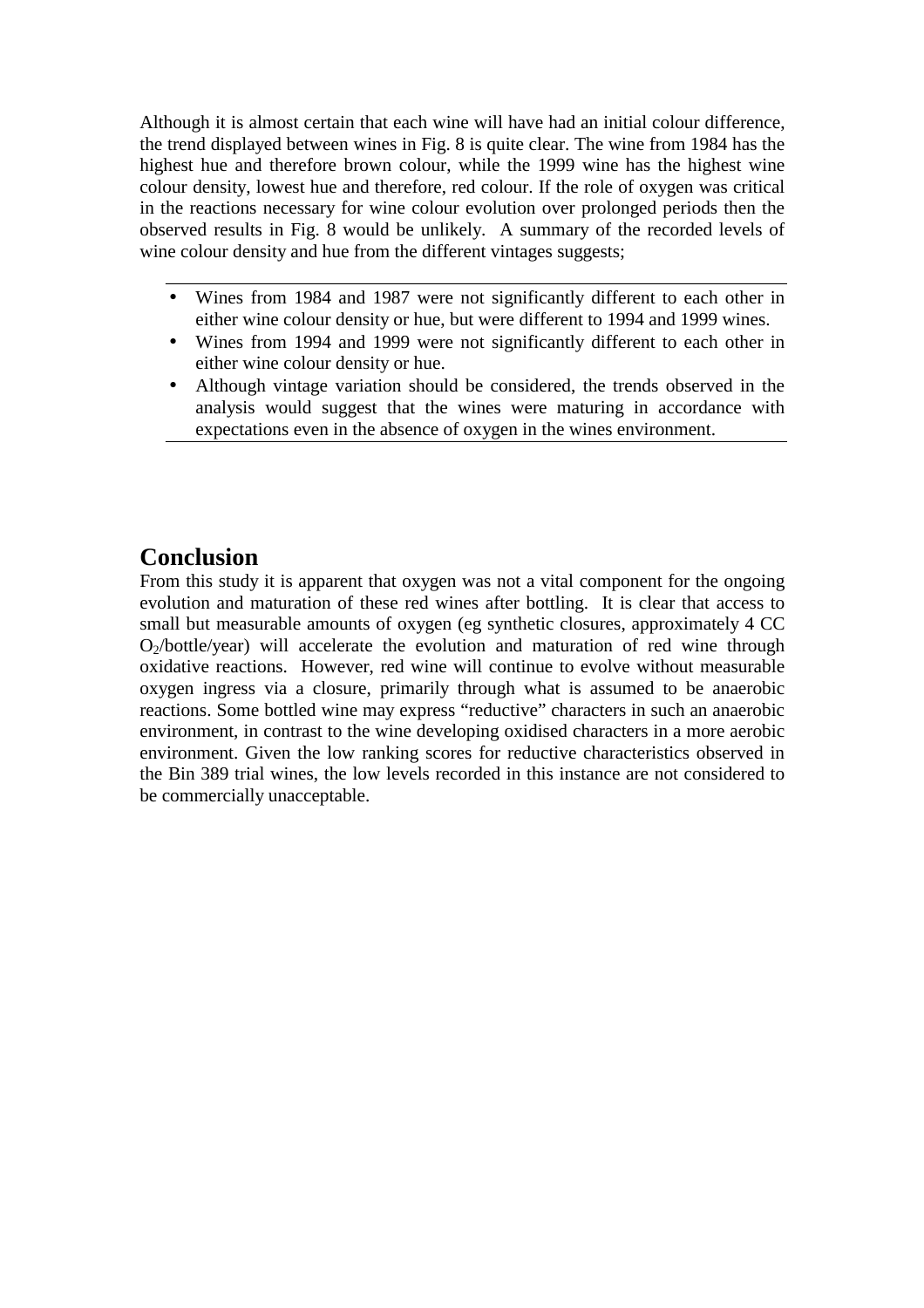### **References**

(1) Boulton, R.B., Singelton, V.L., Bisson, L.F. and Kunkee, R.E. (1996) Principles and Practices of Winemaking. Chapman & Hall, New York.

(2) Carr, R. (2000) XL.Statistics 5.73. XLent Works, Australia).

(3) Casey, J.A. (1998) The cork paradox. *The Australian Grapegrower and Winemaker*, 1998 Technical Issue, 15-20.

(4) Casey, J.A. (2003) Controversies about corks. *The Australian Grapegrower and Winemaker*, No.275, 68-74.

(5) Castellari, M., Arfelli, G., Ripon, C and Amati, A. (1998) Evolution of Phenolic Compounds in Red Winemaking as Affected by Must Oxygenation. *American Journal of Enology and Viticulture*. 49:1, 91 – 94.

(6) Danilewicz, J.C. (2003) Review of Reaction Mechanisms of Oxygen and Proposed Intermediate Reduction Products in Wine: Central Role of Iron and Copper. *American Journal of Enology and Viticulture* 54:2, 73 – 85.

(7) Dubourdieu, F. (1992) Les Grand Bordeaux de 1945 à 1988. Mollat, Bourdeaux.

(8) Duncan, B., and Kleinig, A. (1999) Oxygen Transmission Analysis of Wine Bottle Closures. Southcorp Wines Internal Project P9703.

(9) Frivik, S., K. and Ebler, S.E. (2003) Influence of Sulphur Dioxide on the Formation of Aldehydes in White Wine. *American Journal of Enology and Viticulture*   $54:1, 31 - 38.$ 

(10) Godden, P., Francis, L., Field, J., Gishen, M., Coulter, A., Valente, P., Hoj, P. and Robinson, E. (2001) Wine Bottle Closures: physical characteristics and effect on composition and sensory properties of a Semillon wine 1. Performance up to 20 months post-bottling. *Australian Journal of Grape and Wine Research* 7 : 64 – 105.

(11) Gonzales Cartagena, L., Perez-Zuniga, F.J. and Bravo Abad, F. (1994) Interactions of Some Environmental and Chemical Parameters Affecting the Colour Attributes of Wine. *American Journal of Enology and Viticulture* 45:1, 43 – 48.

(12) Iland, P.G., Ewart, A., Sitters, J.H., Markides, A. and Bruer, N. (2000) Techniques for chemical analysis and quality monitoring during winemaking. WineTitles, Adelaide.

(13) Kwiatkowski, M., Skouroumounis, G., Cozzolino, D., Francis, L., Lattey, K, Kleinig, A. and Waters, E. (2004) Impact of ullage volume under screw cap (ROTE) on chemical composition and sensory properties of a Cabernet Sauvignon wine. Australian Wine & Research Institute Poster. Australian Technical Conference, Melbourne 2004.